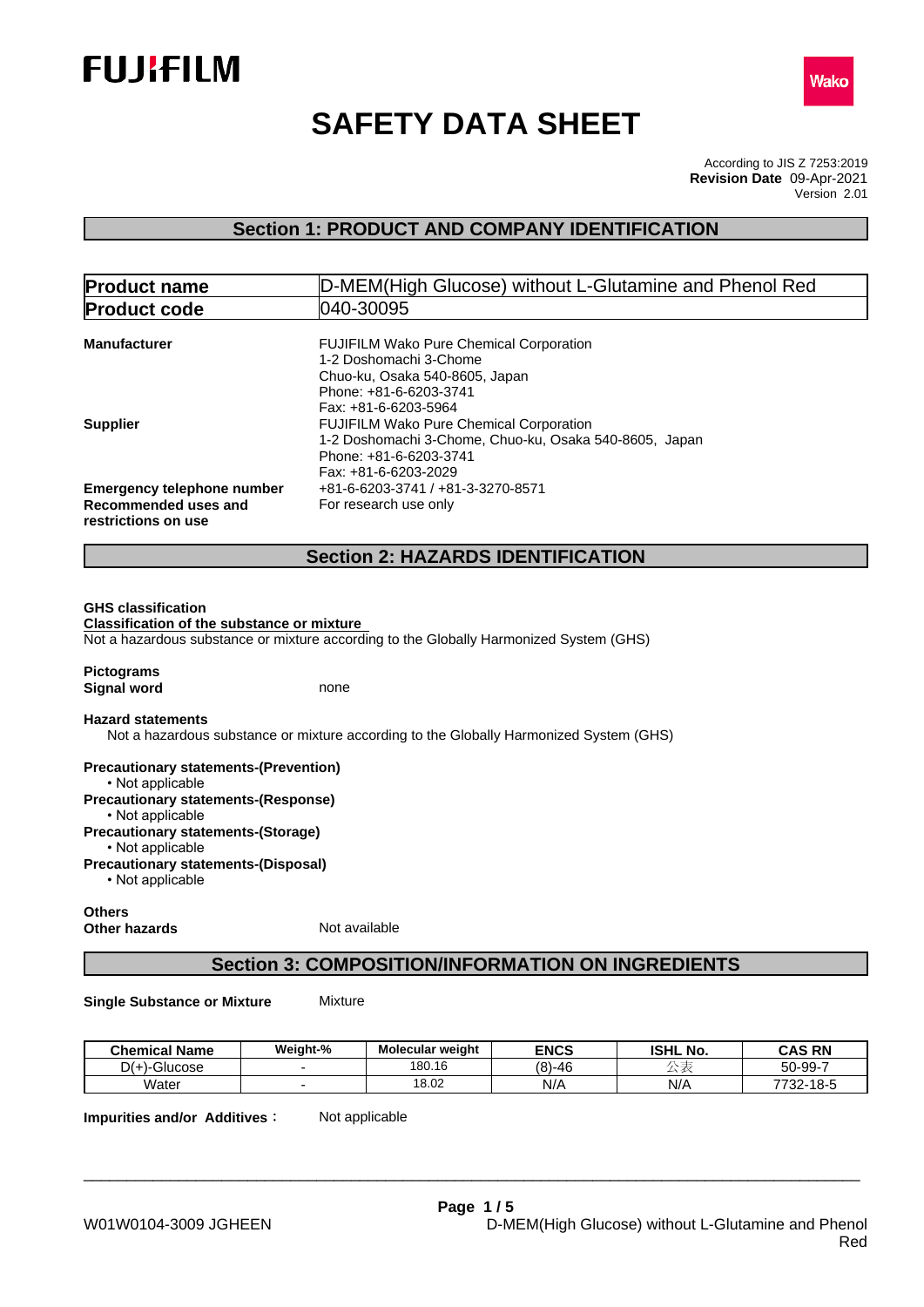## **Section 4: FIRST AID MEASURES**

#### **Inhalation**

Remove to fresh air. If symptoms persist, call a physician.

#### **Skin contact**

Wash off immediately with soap and plenty of water. If symptoms persist, call a physician.

#### **Eye contact**

IF IN EYES: Rinse cautiously with water for several minutes. Remove contact lenses, if present and easy to do. Continue rinsing. Immediate medical attention is required.

#### **Ingestion**

Rinse mouth. Never give anything by mouth to an unconscious person. Call a physician or poison control center immediately. Do not induce vomiting without medical advice.

## **Protection of first-aiders**

Use personal protective equipment as required.

## **Section 5: FIRE FIGHTING MEASURES**

#### **Suitable extinguishing media**

Use extinguishing measures that are appropriate to local circumstances and the surrounding environment **Unsuitable extinguishing media**

No information available

## **Specific hazards arising from the chemical product**

Thermal decomposition can lead to release of irritating and toxic gases and vapors.

**Special extinguishing method**

#### No information available **Special protective actions for**

## **fire-fighters**

Use personal protective equipment as required.Firefighters should wear self-contained breathing apparatus and full firefighting turnout gear.

## **Section 6: ACCIDENTAL RELEASE MEASURES**

## **Personal precautions, protective equipment and emergency procedures**

For indoor, provide adequate ventilation process until the end of working. Deny unnecessary entry other than the people involved by, for example, using a rope. While working, wear appropriate protective equipments to avoid adhering it on skin, or inhaling the gas. Work from windward, and retract the people downwind.

## **Environmental precautions**

To be careful not discharged to the environment without being properly handled waste water contaminated.

## **Methods and materials for contaminent and methods and materials for cleaning up**

Absorb dry sand, earth, sawdust and the waste. Collect empty container that can be sealed.

## **Recoverly, neutralization**

No information available

## **Secondary disaster prevention measures**

Clean contaminated objects and areas thoroughly observing environmental regulations.

## **Section 7: HANDLING AND STORAGE**

## **Handling**

## **Technical measures**

Use with local exhaust ventilation.

#### **Precautions**

Do not rough handling containers, such as upsetting, falling, giving a shock, and dragging. Prevent leakage, overflow, and scattering. Not to generate steam and dust in vain. Seal the container after use. After handling, wash hands and face, and then gargle. In places other than those specified, should not be smoking or eating and drinking. Should not be brought contaminated protective equipment and gloves to rest stops. Deny unnecessary entry of non-emergency personnel to the

\_\_\_\_\_\_\_\_\_\_\_\_\_\_\_\_\_\_\_\_\_\_\_\_\_\_\_\_\_\_\_\_\_\_\_\_\_\_\_\_\_\_\_\_\_\_\_\_\_\_\_\_\_\_\_\_\_\_\_\_\_\_\_\_\_\_\_\_\_\_\_\_\_\_\_\_\_\_\_\_\_\_\_\_\_\_\_\_\_\_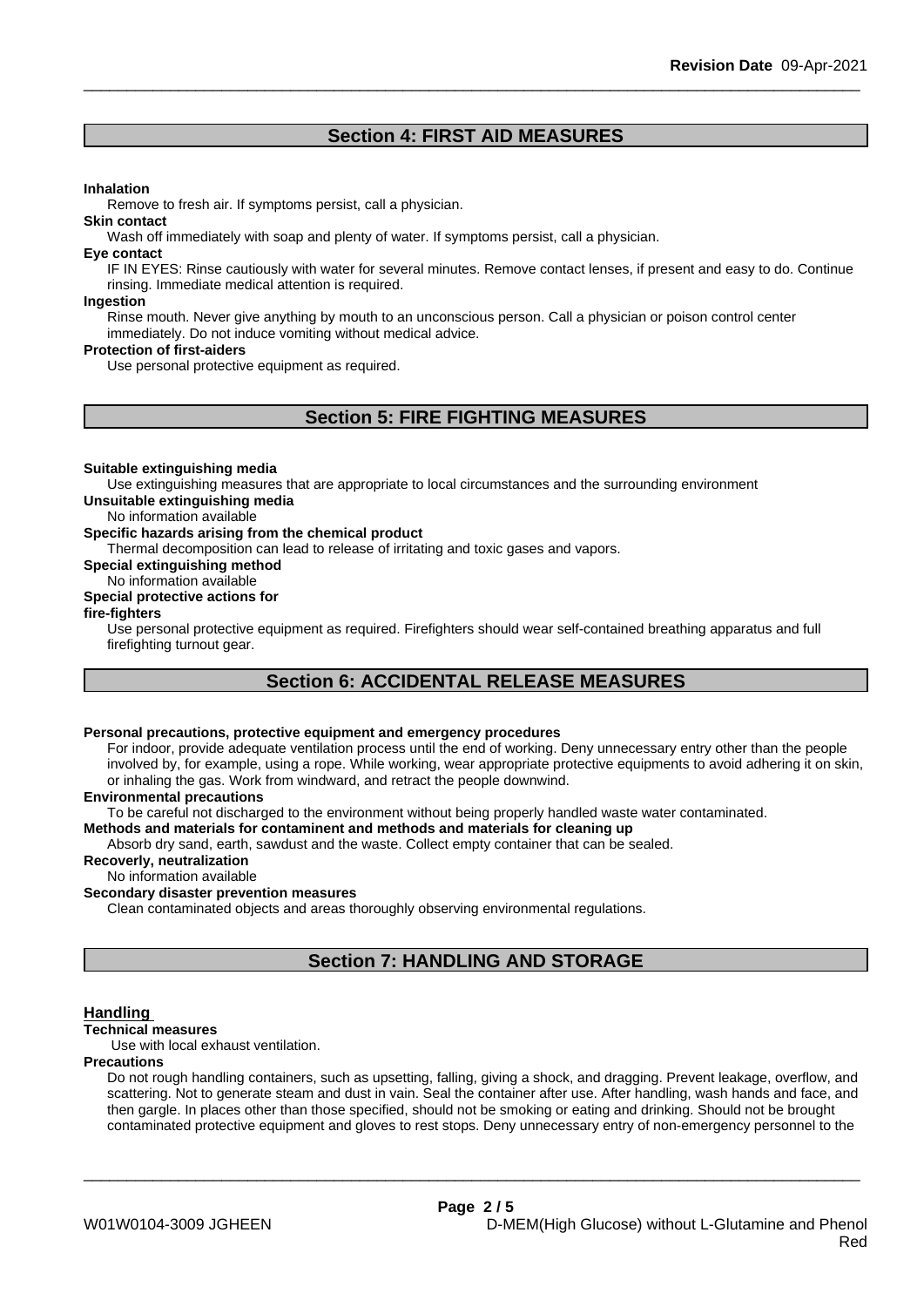handling area. **Safety handling precautions** Use personal protective equipment as required.Avoid contact with skin, eyes or clothing. **Storage Safe storage conditions**

**Incompatible substances** Strong oxidizing agents

**Storage conditions** Store away from sunlight in a cool (2-10 °C) well-ventilated dry place. **Safe packaging material** Polyethylene terephthalate

## **Section 8: EXPOSURE CONTROLS/PERSONAL PROTECTION**

## **Engineering controls**

In case of indoor workplace, seal the source or use a local exhaust system. Provide the safety shower facility, and handand eye-wash facility. And display their position clearly.

**Exposure limits** This product, as supplied, does not contain any hazardous materials with occupational exposure limits established by the region specific regulatory bodies.

**Personal protective equipment Respiratory protection** Protective mask **Hand protection** Protection gloves **Skinandbody protection** Long-sleeved work clothes **General hygiene considerations**

**Eye protection** protective eyeglasses or chemical safety goggles

Handle in accordance with good industrial hygiene and safety practice.

## **Section 9: PHYSICAL AND CHEMICAL PROPERTIES**

| Colorless - slight yellow |
|---------------------------|
| clear                     |
| liquid                    |
| No data available         |
| No data available         |
| No data available         |
| No data available         |
| No data available         |
| No data available         |
|                           |
|                           |
| No data available         |
| No data available         |
| No data available         |
| No data available         |
| No data available         |
| $7.0 - 7.6$               |
| No data available         |
| No data available         |
| No data available         |
| No data available         |
| No data available         |
| No data available         |
| No data available         |
| No data available         |
|                           |

## **Section 10: STABILITY AND REACTIVITY**

\_\_\_\_\_\_\_\_\_\_\_\_\_\_\_\_\_\_\_\_\_\_\_\_\_\_\_\_\_\_\_\_\_\_\_\_\_\_\_\_\_\_\_\_\_\_\_\_\_\_\_\_\_\_\_\_\_\_\_\_\_\_\_\_\_\_\_\_\_\_\_\_\_\_\_\_\_\_\_\_\_\_\_\_\_\_\_\_\_\_

## **Stability**

**Reactivity** No data available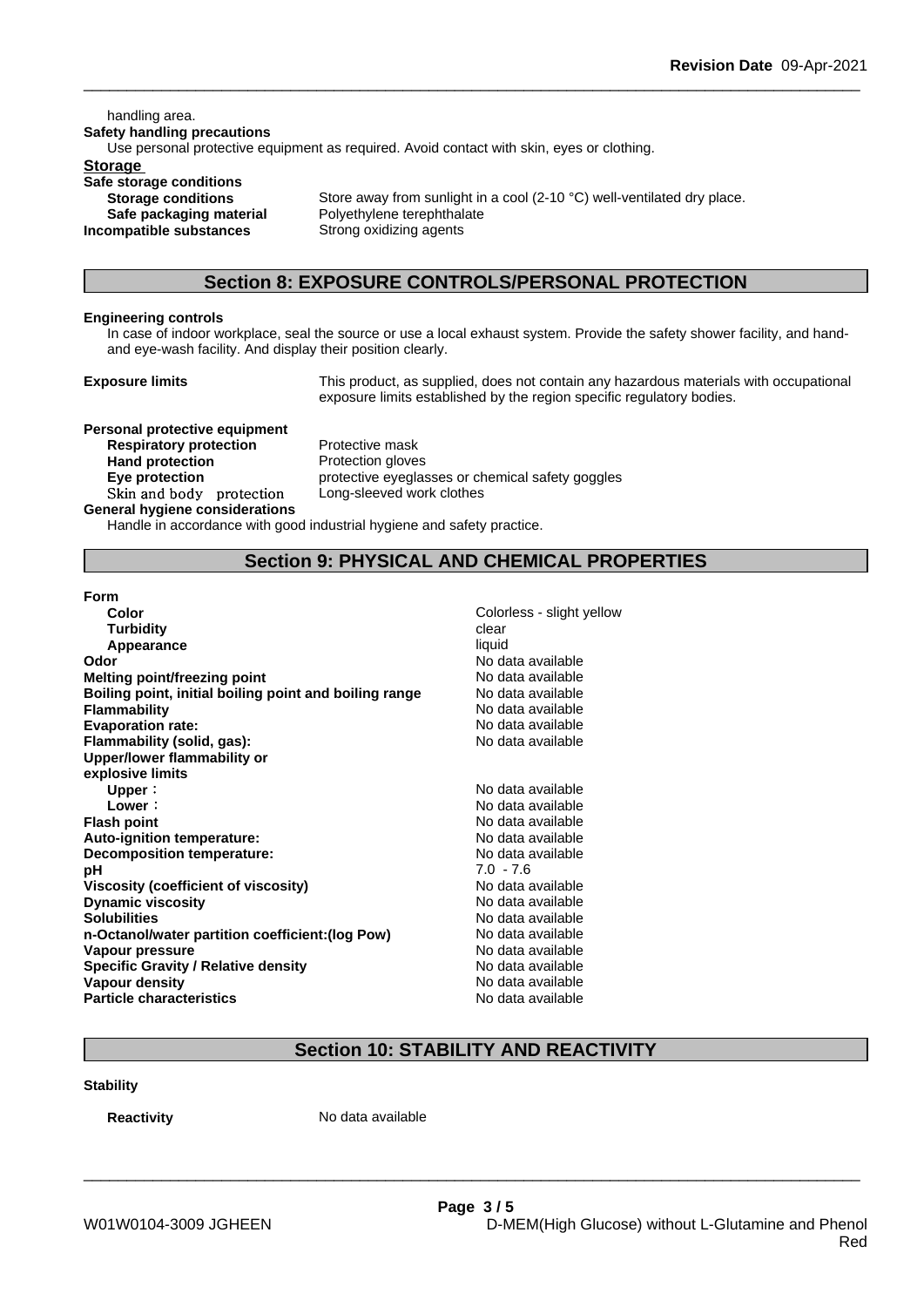**Chemical stability** Stable under recommended storage conditions. **Hazardous reactions** None under normal processing **Conditions to avoid** Extremes of temperature and direct sunlight **Incompatible materials** Strong oxidizing agents **Hazardous decomposition products** Carbon monooxide (CO), Carbon dioxide (CO2)

## **Section 11: TOXICOLOGICAL INFORMATION**

**Acute toxicity**

**Skin irritation/corrosion** No data available **Serious eye damage/ irritation No data available Respiratory or skin sensitization** No data available **Reproductive cell mutagenicity** No data available **Carcinogenicity Carcinogenicity No data available** 

**Reproductive toxicity**  $\qquad \qquad \qquad$  No data available **STOT-single exposure**<br> **STOT-repeated exposure**<br> **STOT-repeated exposure**<br> **No data available STOT-repeated exposure**<br> **Aspiration hazard**<br> **Aspiration hazard**<br> **Aspiration hazard Aspiration hazard** 

## **Section 12: ECOLOGICAL INFORMATION**

**Ecotoxicity** No information available

**Other data** No data available

**Persistence and degradability** No information available **Bioaccumulative potential** No information available **Mobility in soil**<br> **Hazard to the ozone layer** Mo information available **Hazard** to the ozone layer

## **Section 13: DISPOSAL CONSIDERATIONS**

**Waste from residues**

Disposal should be in accordance with applicable regional, national and local laws and regulations. **Contaminated container and contaminated packaging**

Disposal should be in accordance with applicable regional, national and local laws and regulations.

## **Section 14: TRANSPORT INFORMATION**

| <b>ADR/RID</b><br>UN number<br>Proper shipping name:<br>UN classfication<br><b>Subsidiary hazard class</b> | Not regulated<br>- |  |
|------------------------------------------------------------------------------------------------------------|--------------------|--|
| Packing group<br><b>Marine pollutant</b>                                                                   | Not applicable     |  |
| IMDG<br>UN number                                                                                          | Not regulated      |  |

\_\_\_\_\_\_\_\_\_\_\_\_\_\_\_\_\_\_\_\_\_\_\_\_\_\_\_\_\_\_\_\_\_\_\_\_\_\_\_\_\_\_\_\_\_\_\_\_\_\_\_\_\_\_\_\_\_\_\_\_\_\_\_\_\_\_\_\_\_\_\_\_\_\_\_\_\_\_\_\_\_\_\_\_\_\_\_\_\_\_